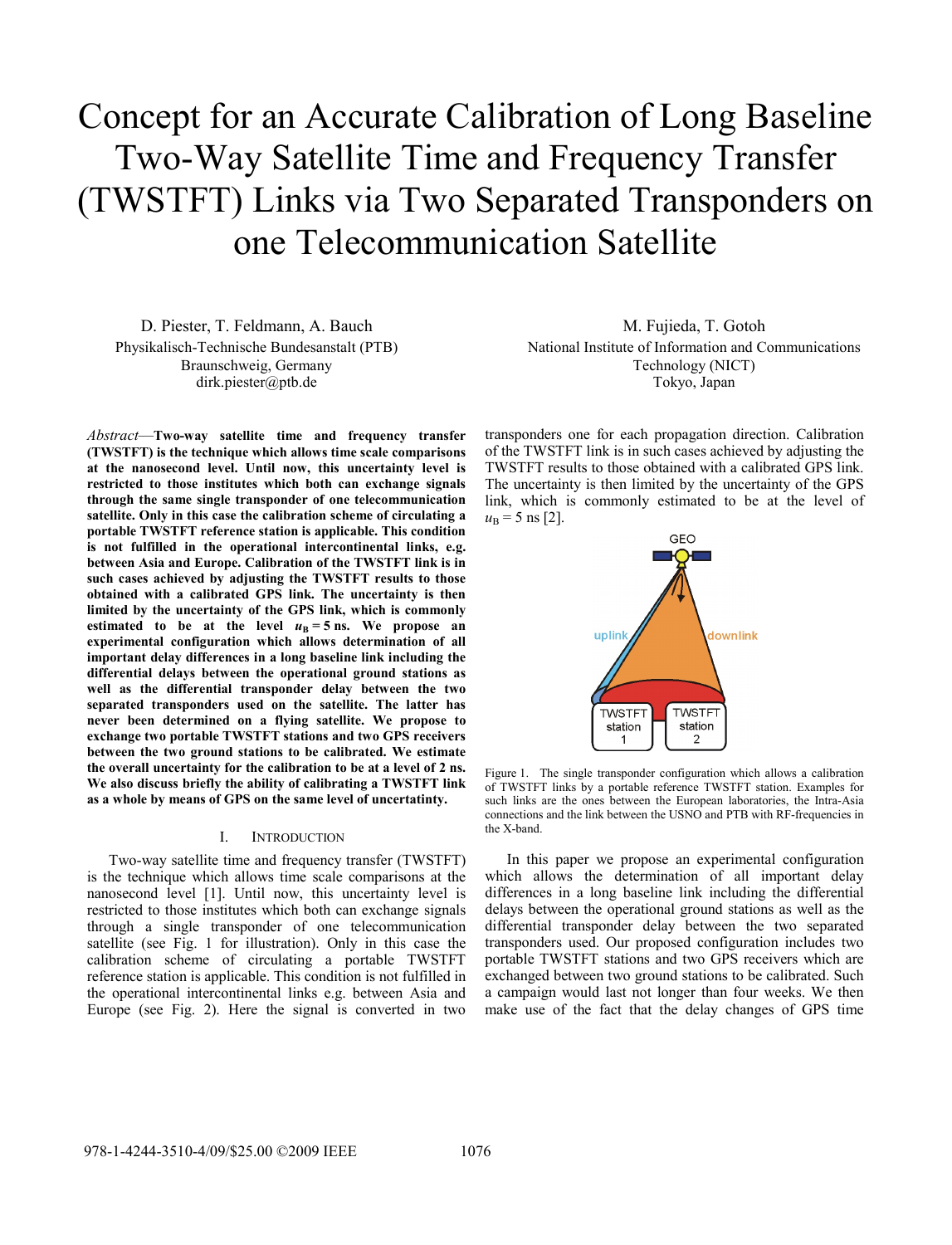transfer equipment is actually significantly smaller during such a short period compared with the above mentioned 5-nsestimate (see Esteban et al. [3]). This 5-ns-uncertainty is based on long term delay variations, which have been observed in the past.



Figure 2. The separated transponder configuration which does not allow the calibration by one portable station. Examples are the links between USA and European labs via IS-4 and the links between Asia and Europe.

This paper is organized as follows: First we develop from the well known "TWSTFT-equations" (see e.g. [4]), a basic set of equations describing the different measurements which have to be performed to derive the delays of all involved components. In the applied relative calibration mode we determine delay differences between operational components and reference equipment or between corresponding components in both signal ways. Thereafter we estimate the uncertainty of the measurements, based on literature values and own experimental results. We discuss the potential applications for this calibration scheme and motivate future investigations.

## II. BASIC EQUATIONS

In this section the basic equations will be developed for the purpose to compare two physical realizations of UTC at remote sites by a calibrated TWSTFT link via two separated transponders on one telecommunication satellite. We use, if suitable, the nomenclature of existing literature [1], [4] and we deviate only if necessary. The operational link consists of two TWSTFT ground stations 1 and 2, which are located at the two remote sites 1 and 2, respectively. For the calibration we make use of two portable TWSTFT stations called A and B and two (also portable) GPS receivers C and D. An index indicates the site where the portable equipment is located during the measurements. In Fig. 3 a scheme of the used equipment is depicted.

To develop the necessary equations we start with the time interval counter readings TW(*i*) obtained at stations 1 and 2:

$$
TW(1) = UTC(1) – UTC(2) + TX(2) + SP(2) + RX(1) + SCD(2)
$$
(1)

$$
TW(2) = UTC(2) – UTC(1) + TX(1) + SP(1) + RX(2) + SCD(1)
$$
(2)

 $UTC(i)$  is the local realization of UTC at site *i*. TX $(i)$  and  $RX(i)$  are the signal delays of the transmission and receiving paths of the respective groundstations. SP(i) is the signal path delay from site *i* to site *j*. If all other delays (i.e. those due to the ionosphere, troposphere, etc.) on the signal path except the transponder delays  $SPT(1) \neq SPT(2)$  are equal to first order we can assume  $SPT(1) - SPT(2) = SP(1) - SP(2)$ .  $SCD(i)$  is the Sagnac correction (see [1] for details). Subtracting (2) from (1) gives:

$$
UTC(1) – UTC(2) = \frac{1}{2} [TW(1) – TW(2)]
$$
  
+ 
$$
\frac{1}{2} \{ [TX(1) – RX(1)] - [TX(2) – RX(2)] \}
$$
  
+ 
$$
\frac{1}{2} [SP(2) – SP(1)] + [SCD(2) – SCD(1)]
$$
 (3)



Figure 3. The calibration equipment. The TWSTFT link between two fixed ground stations 1 and 2 at sites 1 and 2, respectively, should be calibrated by employing two portable TWSTFT stations A and B as well as two GPS receivers C and D.

If we introduce the station dependent delay difference  $DLD(i) = [TX(i) - RX(i)]$  we get:

$$
UTC(1) – UTC(2) = \frac{1}{2} [TW(1) – TW(2)]
$$
  
+ 
$$
\frac{1}{2} [DLD(1) – DLD(2)]
$$
  
+ 
$$
\frac{1}{2} [SP(2) – SP(1)] + [SCD(2) – SCD(1)]
$$
 (4)

This is the basic equation describing the operational link and  $[TW(1) - TW(2)]$  are the regular measurement quantities. The terms  $[DLD(1) - DLD(2)]$  and  $[SP(2) - SP(1)]$  are to be determined in a calibration exercise. The Sagnac correction  $[SCD(2) - SCD(1)]$  can be calculated with sufficient uncertainty from the positions of the ground stations and the nominal position of the GEO. If we use two portable stations A and B instead of the operational ones we get a similar equation:

$$
UTC(1) – UTC(2) = \frac{1}{2} [TW(A_1) – TW(B_2)]
$$
  
+  $\frac{1}{2} [DLD(A) – DLD(B)]$   
+  $\frac{1}{2} [SP(2) – SP(1)] + [SCD(2) – SCD(1)]$  (5)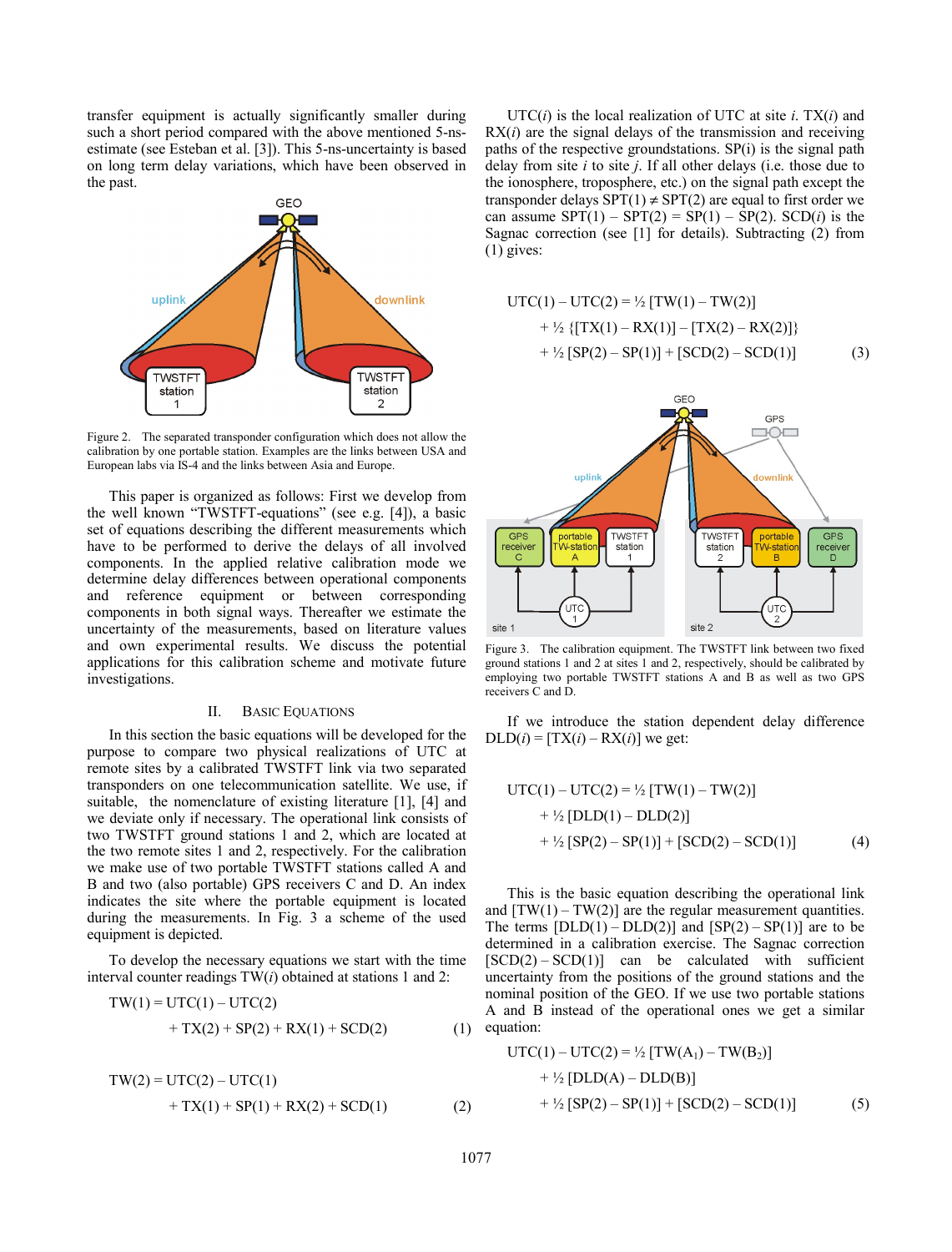Also, we operate two (not necessarily calibrated) GPS receivers at both sites to measure the time difference UTC(1) – UTC(2) with an unknown but constant differential offset CD:

$$
UTC(1) – UTC(2) = GPS(C1) – GPS(D2) + CD
$$
 (6)

Now we exchange the portable TWSTFT stations as well as the GPS receivers as depicted in Fig. 4:

$$
UTC(1) – UTC(2) = \frac{1}{2} [TW(B_1) – TW(A_2)]
$$
  
+  $\frac{1}{2} [DLD(B) – DLD(A)]$   
+  $\frac{1}{2} [SP(2) – SP(1)] + [SCD(2) – SCD(1)]$  (7)

and

$$
UTC(1) – UTC(2) = GPS(D1) – GPS(C2) – CD
$$
 (8)

Note, that the signs of the double delay difference  $[DLD(A) - DLD(B)]$  and of the constant offset CD have changed. A combination of the equations (4) to (8) will allow us a distillation of single delays, as discussed in the next section.



Figure 4. The calibration equipment after exchanging the portable TWSTFT stations and the GPS receivers.

## III. DISTILLATION OF DELAYS

With the equations (4) to (8) we have the tools to extract the single delay components we need for a calibration of the ground stations and the transponder delays. Note that the measurements in equations (4), (5), and (6) as well as in (4), (7), and (8) should be recorded simultaneously. In this case we are allowed to drop the time scale differences in these two groups. We concentrate on the TWSTFT equipment first, combining  $(4)$  with  $(5)$  and  $(7)$ :

$$
\frac{1}{2} [TW(1) - TW(2)]_{A1,B2} + \frac{1}{2} [DLD(1) - DLD(2)]
$$
  
= 
$$
\frac{1}{2} [TW(A_1) - TW(B_2)] + \frac{1}{2} [DLD(A) - DLD(B)] \quad (9)
$$

$$
\frac{1}{2} [TW(1) - TW(2)]_{B1,A2} + \frac{1}{2} [DLD(1) - DLD(2)]
$$
  
= 
$$
\frac{1}{2} [TW(B_1) - TW(A_2)] + \frac{1}{2} [DLD(B) - DLD(A)] (10)
$$

In (9) the index "A1,B2" denotes that the measurment is taken when station A is at site 1 and station B is at site 2. The combinations  $(9) + (10)$  and  $(9) - 10$ ) give, respectively:

$$
\frac{1}{2} [TW(1) - TW(2)]_{A1,B2} + \frac{1}{2} [TW(1) - TW(2)]_{B1,A2}
$$
  
+ [DLD(1) - DLD(2)]  
= 
$$
\frac{1}{2} [TW(A_1) - TW(B_2)] + \frac{1}{2} [TW(B_1) - TW(A_2)] \quad (11)
$$

$$
\frac{1}{2} [TW(1) - TW(2)]_{A1,B2} - \frac{1}{2} [TW(1) - TW(2)]_{B1,A2}
$$
  
= 
$$
\frac{1}{2} [TW(A_1) - TW(B_2)] - \frac{1}{2} [TW(B_1) - TW(A_2)]
$$
  
+ [DLD(A) - DLD(B)] (12)

For clarity we sort both equations:

$$
[DLD(1) - DLD(2)]
$$
  
= { $\frac{1}{2}$  [TW(A<sub>1</sub>) - TW(B<sub>2</sub>)] -  $\frac{1}{2}$  [TW(1) - TW(2)]<sub>A1,B2</sub>}<sub>I</sub>  
+ { $\frac{1}{2}$  [TW(B<sub>1</sub>) - TW(A<sub>2</sub>)] -  $\frac{1}{2}$  [TW(1) - TW(2)]<sub>B1,A2</sub>}<sub>II</sub> (13)

$$
[DLD(A) – DLD(B)]
$$
  
= { $\frac{1}{2}$  [TW(1) – TW(2)]<sub>A1,B2</sub> –  $\frac{1}{2}$  [TW(A<sub>1</sub>) – TW(B<sub>2</sub>)]}<sub>1</sub>  
– { $\frac{1}{2}$  [TW(1) – TW(2)]<sub>B1,A2</sub> –  $\frac{1}{2}$  [TW(B<sub>1</sub>) – TW(A<sub>2</sub>)]<sub>1</sub> (14)

The terms in the first curly brackets in (13) and (14) represent the measurements when the portable stations A and B are located at the sites 1 and 2, respectively (index I). The terms in the second curly brackets represent the measurements with exchanged portable stations (index II). From (13) we get the double delay difference between the operational stations  $[DLD(1) - DLD(2)]$  and from (14) we get the double delay difference between the portable stations  $[DLD(A) - DLD(B)]$ .

To get access to the transponder delay difference we need the help of the GPS receivers, here combining (5) with (6) and (7) with (8):

$$
GPS(C1) - GPS(D2) + CD
$$
  
=  $\frac{1}{2}$  [TW(A<sub>1</sub>) - TW(B<sub>2</sub>)] +  $\frac{1}{2}$  [DLD(A) - DLD(B)]  
+  $\frac{1}{2}$  [SP(2) - SP(1)] + [SCD(2) - SCD(1)] (15)

$$
GPS(D1) - GPS(C2) - CD
$$
  
=  $\frac{1}{2}$  [TW(B<sub>1</sub>) - TW(A<sub>2</sub>)] +  $\frac{1}{2}$  [DLD(B) - DLD(A)]  
+  $\frac{1}{2}$  [SP(2) - SP(1)] + [SCD(2) - SCD(1)] (16)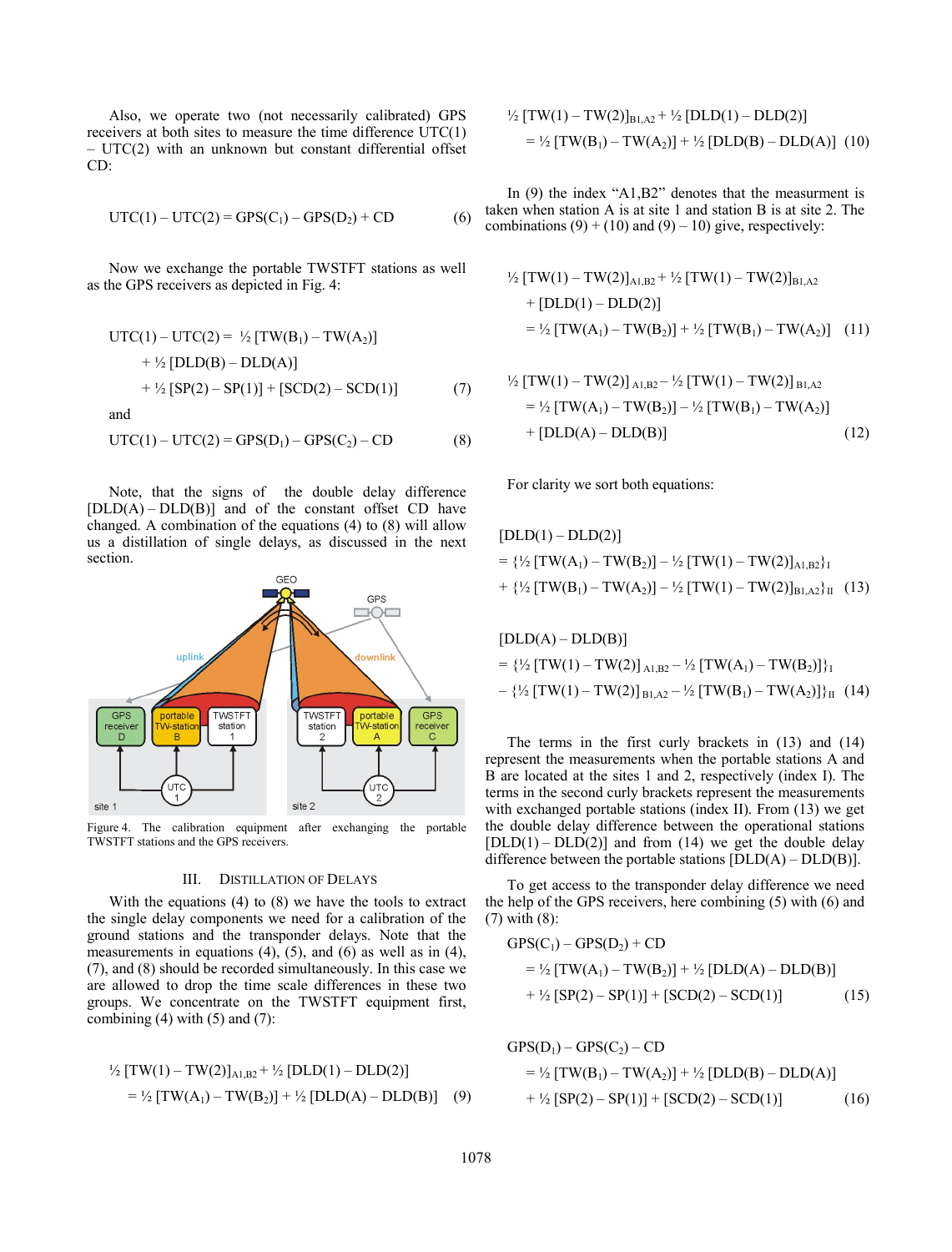The combinations  $(15) + (16)$  and  $(15) - (16)$  give:

$$
[GPS(C1) – GPS(D2)] + [GPS(D1) – GPS(C2)]
$$
  
=  $\frac{1}{2}$  [TW(A<sub>1</sub>) – TW(B<sub>2</sub>)] +  $\frac{1}{2}$  [TW(B<sub>1</sub>) – TW(A<sub>2</sub>)]  
+ [SP(2) – SP(1)] + 2 [SCD(2) – SCD(1)] (17)

$$
[GPS(C1) – GPS(D2)] – [GPS(D1) – GPS(C2)]
$$
  
=  $\frac{1}{2}$  [TW(A<sub>1</sub>) – TW(B<sub>2</sub>)] –  $\frac{1}{2}$  [TW(B<sub>1</sub>) – TW(A<sub>2</sub>)]  
+ [DLD(A) – DLD(B)] – 2 CD (18)

Again, for clarity we sort (18) in a different way:

$$
[SP(2) - SP(1)]
$$
  
= {[GPS(C<sub>1</sub>) - GPS(D<sub>2</sub>)] -  $\frac{1}{2}$  [TW(A<sub>1</sub>) - TW(B<sub>2</sub>)]}<sub>I</sub>  
+ {[GPS(D<sub>1</sub>) - GPS(C<sub>2</sub>)] -  $\frac{1}{2}$  [TW(B<sub>1</sub>) - TW(A<sub>2</sub>)]}<sub>H</sub>  
+ 2 [SCD(2) - SCD(1)] (19)

Using eq. (19) we can determine the transponder delay difference  $[SP(2) - SP(1)]$  on the launched satellite! From eq. (16) we can extract  $[DLD(A) - DLD(B)] - 2 CD$ :

$$
[DLD(A) - DLD(B)] - 2 CD
$$
  
= {[GPS(C<sub>1</sub>) - GPS(D<sub>2</sub>)] - <sup>1</sup>/<sub>2</sub> [TW(A<sub>1</sub>) - TW(B<sub>2</sub>)] }<sub>1</sub>  
- {[GPS(D<sub>1</sub>) - GPS(C<sub>2</sub>)] - <sup>1</sup>/<sub>2</sub> [TW(B<sub>1</sub>) - TW(A<sub>2</sub>)] }<sub>H</sub> (20)

TABLE I. ESTIMATE OF CONTRIBUTIONS TO THE OVERALL UNCERTAINTY BUDGET: COMPARISON OF TWO TWSTFT LINKS: *U*A,1; COMPARISON OF A TWSTFT WITH A GPS LINK: *U*A,2; STABILITY OF A TWSTFT STATION DURING THE TRIP: *U*B,1; STABILITY OF THE GPS RECEIVERS AFTER EXCHANGE: *U*B,2; OTHER SYSTEMATICS, E.G. THE CONNECTION TO THE LOCAL UTC REALIZATION: *U*B,3.

| <b>Class</b> | Reported<br>uncertainty<br>(ns) | <b>Reference</b>  | <b>Comments</b>                                                                                                                                                                                                                                                                     | <b>Estimation for</b><br>this work<br>(ns) |
|--------------|---------------------------------|-------------------|-------------------------------------------------------------------------------------------------------------------------------------------------------------------------------------------------------------------------------------------------------------------------------------|--------------------------------------------|
| $u_{A,1}$    | $0.17 - 0.43$                   | $[5]$ , $[6]$     | $Ku$ -band – X-band TWSTFT during calibration trip<br>Estimated from the standard deviation of the differences between two TWSTFT links in<br>parallel. The data are 2-min-averages (10-min) of 1-sec-data processed according to certain<br>rules.                                 | 0.5                                        |
|              | 0.53                            | [1]               | 6 months of $Ku$ -band $-X$ -band TWSTFT<br>Standard deviation of double differences of data taken every two hours. Each data point is<br>the average of 2 min (10 min) of 1-sec-data processed according to certain rules.                                                         |                                            |
| $u_{A,2}$    | 0.49                            | this work         | $UTC(NICT) - UTC(PTB)$ via TWSTFT and GPS PPP<br>Standard deviation of double differences computed from GPS PPP solutions (available<br>every 5 min) and of hourly TWFTFT data (average of 5 min 1-sec-data).                                                                       |                                            |
|              | 0.53                            | [1]               | $UTC(NIST) - UTC(PTB)$ via TWSTFT and GPS C/A<br>Standard deviation of 3 months of double differences between TWSTFT (12 data points<br>per day) and GPS (standard CGGTTS schedule).                                                                                                | 0.5                                        |
|              | 0.71                            | $[1]$             | $UTC(NIST) - UTC(PTB)$ via TWSTFT and GPS $C/A$ single frequency receivers<br>Same computation but using a 6 months data set.                                                                                                                                                       |                                            |
| $u_{B.1}$    | 0.05                            | [7]               | Asian TWSTFT calibration campaign<br>Difference between the averaged common clock differences between a portable and a<br>reference station before and after the calibration trip.                                                                                                  |                                            |
|              | $0.09 - 0.84$                   | [8]               | <b>USNO TWSTFT campaigns</b><br>Differencee between the common clock differences between a portable and a reference<br>station before and after the calibration trip.                                                                                                               | 0.9                                        |
|              | $0.20 - 0.70$                   | $\lceil 1 \rceil$ | European campaigns<br>Uncertainty derived from measurements of common clock differences between a portable<br>and a reference station before and after the calibration trip.                                                                                                        |                                            |
|              | 0.28                            | $\lceil 3 \rceil$ | GPS receiver calibration, $25 d +$ travelling, PPP<br>Difference between the averaged common clock differences before and after the calibration<br>trip.                                                                                                                            |                                            |
| $u_{B.2}$    | 0.7                             | [9]               | GPS receiver calibration, $44 d +$ travelling,, P1 code<br>Difference between the averaged common clock differences before and after the calibration<br>trip.                                                                                                                       |                                            |
|              | 1.3                             | $[9]$             | GPS receiver calibration, $44 d +$ travelling, P2 code<br>Difference between the averaged common clock differences before and after the calibration<br>trip.                                                                                                                        | 1.5                                        |
|              | 1.48                            | this work         | GPS receiver link operation, PPP<br>Preliminarily taken as uncertainty for receiver exchange on long baselines due to the<br>observation of a phase jump time transfer data between NICT and PTB after a forced restart<br>of the two receivers which is not understood at present. |                                            |
| $u_{B,3}$    | 0.5                             | [1]               | TIC specifications                                                                                                                                                                                                                                                                  | 0.5                                        |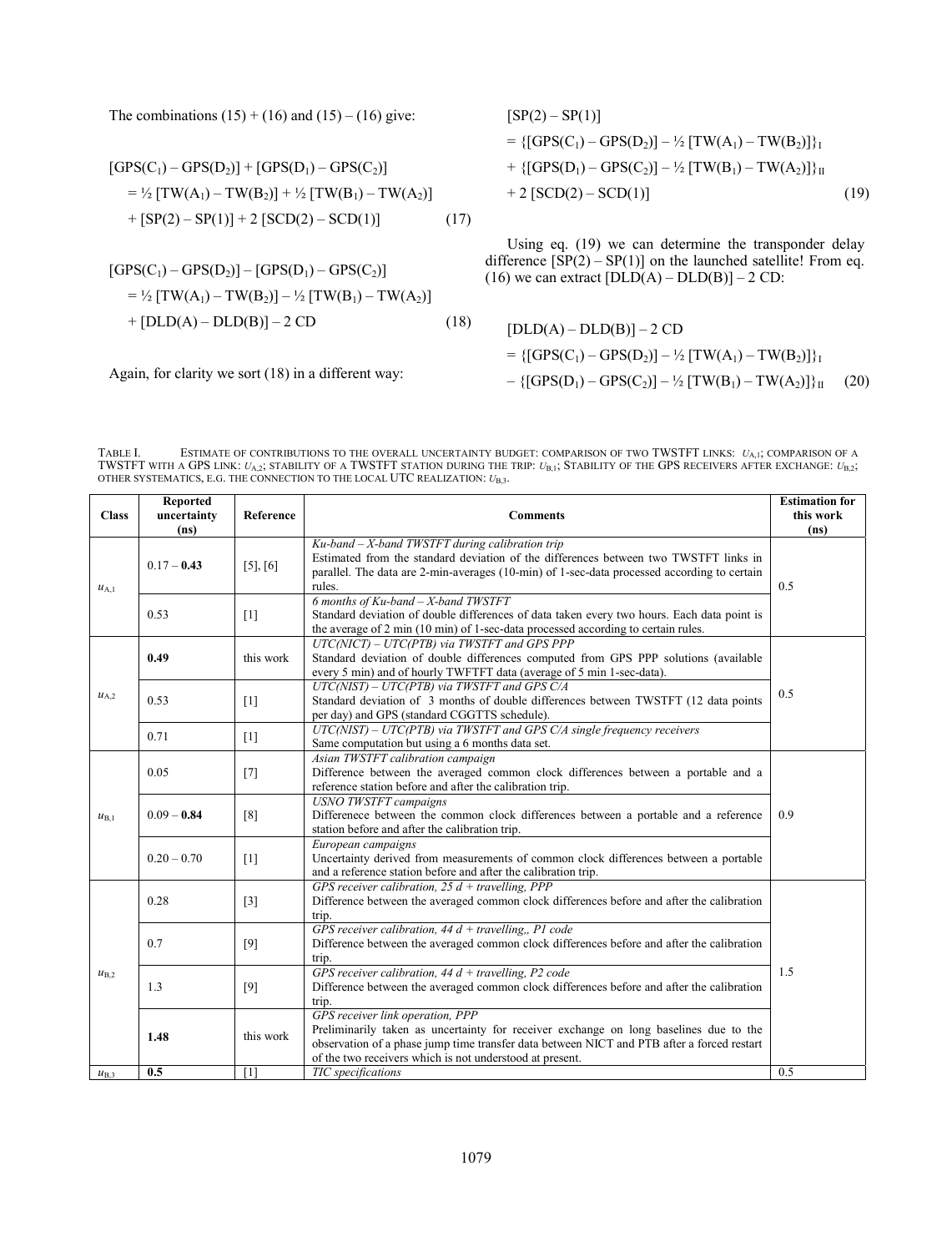Combining (18) with (14) the differential delay CD between the two GPS receivers can be determined without the need for collocation of the two devices or for a third travelling receiver. Furthermore, the terms of the portable TW-stations vanish.

## IV. UNCERTAINTY CONTRIBUTIONS

Each delay is determined with a certain combination of measurements and relies on the stability of the involved equipment during the campaign. For an uncertainty estimation we use data already published in the literature, and some own experimental results. These have been compiled in Table 1 together with a brief describtion of the data basis for the estimateion of the uncertainty. Detailed information can be found in the listed references.

We state  $u_{A,1}$  as the statistical uncertainty the of the difference of two TWSTFT links operated in parallel. As shown in Table 1 (in bold numbers), we consider the maximum standard deviation of such two links in parallel during previous calibration experiments between the USNO and PTB as the reference. However, a long term comparison over 6 months revealed a slightly higher value.

Secondly,  $u_{A,2}$  is the statistical uncertainty of the comparison of one TWSTFT link and one GPS link operated in parallel. Older comparisons between NIST and PTB using the GPS C/A code gives standard deviations between 0.53 ns and 0.71 ns. A recent result comparing the time scales between NICT and PTB using TWSTFT and the GPS PPP evaluation technique yielded a slightly better value of 0.5 ns (see Fig. 5), which we consider as an achievable value.



Figure 5. Double Difference GPS PPP – TWSTFT of the link UTC(NICT) – UTC(PTB) during 1 week of observation (MJD 54886 corresponds to 24 Feb 2009) as an example for the typical duration of a calibration period. On MJD 54889 both GPS receivers were switched off at 9 UTC and switched on after approximately one hour. The PTB receiver was disconnected a second time before midnight of the same day. Coincidentily with this, two jumps occurred in the GPS PPP time tansfer data evaluation. The red data points have been corrected for these jumps. The standard deviation (SD) is evaluated from the entire corrected data set.

The assumption that the internal signal delay of the travelling reference equipment does not change is the most crucial point during the calibration campaign. It can be tested

by operating the portable equipment side-by-side to a stationary counterpart before and right after the campaign (see [1] for details how the uncertainties are usually determined).  $u_{B,1}$  and  $u_{B,2}$  are the accompanying uncertainty contributions for the portable TWSTFT groundstations and the GPS receivers, respectively.

Finally we state  $u_{B,3} = 0.5$  ns for the uncertainty of the local connections to the reference clock by means of a time interval counter (TIC), based on the specifications of a typically used TIC.

#### V. UNCERTAINTY BUDGETS

The combined uncertainty estimations of the delay differences of the different parts of the link are computed using the single uncertainty contributions *ui* of Table 1 following:

$$
U = \sqrt{\sum_{i} u_i^2} \tag{21}
$$

The results are summarized in Table 2. With the introduced technique it is possible to calibrate the differential delay between the fixed Earth stations as well as the portable ground stations at the uncertainty level of 1.3 ns. The transponder delay on the launched satellite can be determined with an uncertainty of 2 ns.

TABLE II. ESTIMATED UNCERTAINTIES OF THE DETEREMINATION OF THE THE DELAY DIFFERENCES OF THE USED TWSTFT EQUIPMENT (THE FIXED EARTH STATIONS: DLD(1) – DLD(2), THE PORTABLE STATIONS: DLD(A) – DLD(B), SATELLITE TRANSPONDER SP(2) – SP(1), GPS RECEIVERS (CD), AND THE TWSTFT LINK AS A WHOLE (TWSTFT-LINK BY GPS).

| <b><i>U</i></b> [Delay difference]      | Contributions $u_i$                             | Uncertainty<br>estimation<br>(ns) |
|-----------------------------------------|-------------------------------------------------|-----------------------------------|
| $U[\text{DLD}(1) - \text{DLD}(2)]$      | 2 $u_{A,1}$ , $u_{B,1}$ , $u_{B,3}$             | 13                                |
| $U[DLD(A) - DLD(B)]$                    | 2 $u_{A,1}$ , $u_{B,1}$ , $u_{B,3}$             | 13                                |
| $U$ [SP(2) – SP(1)]                     | 2 $u_{A,2}$ , $u_{B,1}$ , $u_{B,2}$ , $u_{B,3}$ | 2.0                               |
| $U$ CD                                  | 2 $u_{A,2}, u_{B,2}, u_{B,3}$                   | 1.8                               |
| U[TWSTFT-link<br>by<br>GPS <sup>.</sup> | $u_{A,2}$ , $U$ [CD]                            | 19                                |

Remarkable is the possibility to calibrate the TWSTFT link as a whole by means of exchanged GPS receivers. This can be done in two steps: First the differential delay CD between the GPS receivers is determined and in a second step the difference between the TWSTFT and the GPS link is determined. The overall uncertainty is below 2 ns in this case. This low uncertainty for a GPS calibration of a TWSTFT link is achieved by taking into account that during the short duration of a calibration campaign the GPS equipment delay is significantly more stable than observed during long term operation (see [3] for a detailed discussion).

Finally we want to address briefly some important points which we plan to address in future work:

1. In this report we do not consider for the delay variation of the portable TWSTFT stations if transmit and receive frequencies have to be adjusted during the exercise. This is an